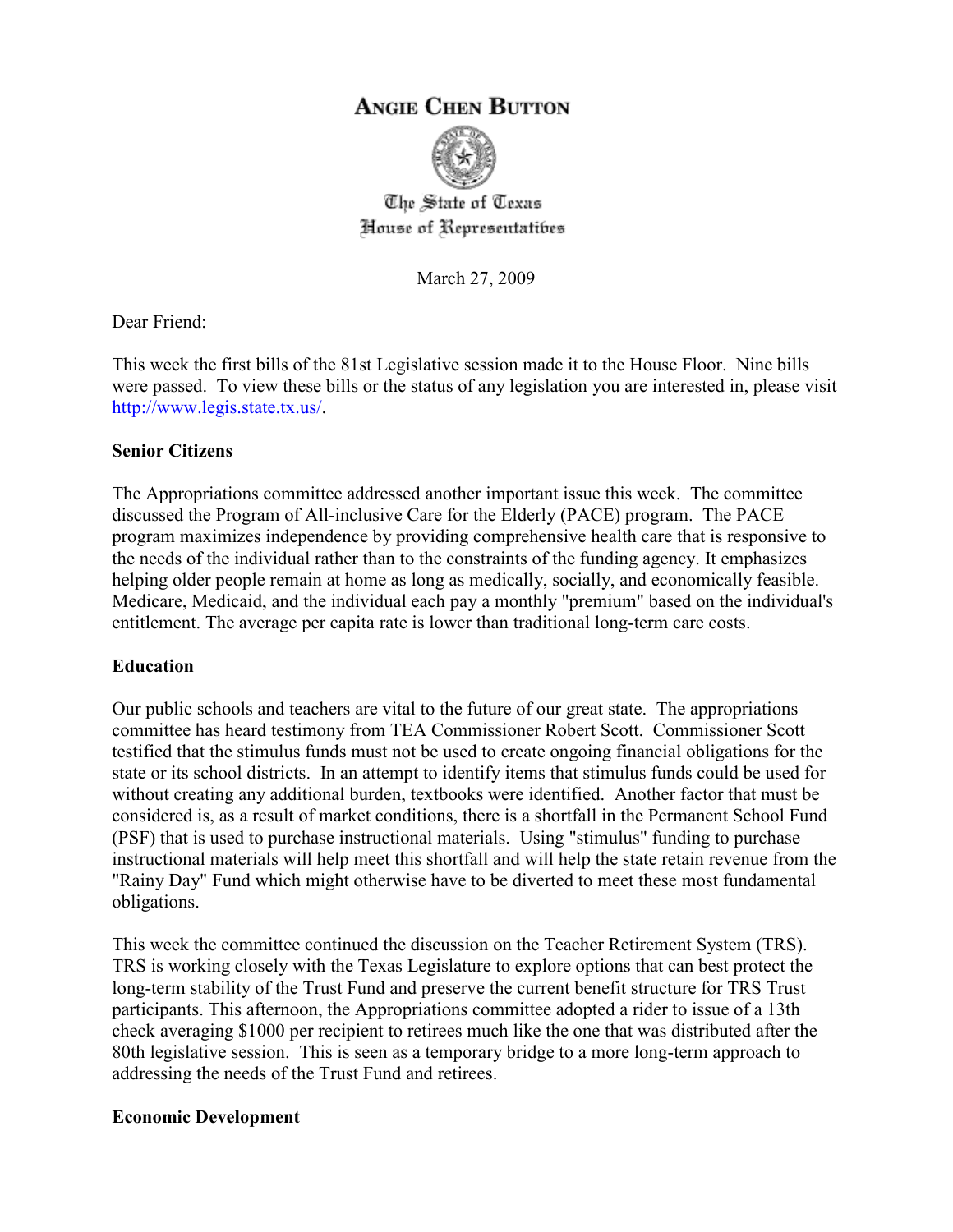An issue of great importance to our economy is the development of a trained workforce. In order to attract jobs of the future, we need to be able to provide a workforce with the necessary skills to fill the positions. HB 2169, which I joint authored with Norma Chavez, was heard before the Technology, Eco. D., and Workforce committee this week. HB 2169 addresses this issue by developing an additional job incentive program allowing the Texas Workforce Commission to use an existing program, the skills development fund, to commit training funds to prospective new employers. This program will create an advantage for economic growth in luring new businesses to Texas.

As you may have already heard, Texas A&M was awarded with \$50 million from the Emerging Technology fund. The dollars were originally earmarked for the Texas Enterprise Fund, a deal closing fund used to recruit businesses to Texas. The funds were transferred to the Emerging Technology Fund so the grant would not deplete the account. The Emerging Technology fund is a fund used to bring the best scientists and researchers to Texas, attract high-tech jobs, and help start-up companies get off the ground faster. Technically, there was no actual violation of the law but legislators believe these actions were not in line with the legislative intent of these funds. The appropriations committee is thoroughly examining the matter.

The Emerging Technology Fund and the Texas Enterprise Fund have historically been successfully used to bring technology and jobs to our great state. It is important that these accounts remain intact but it is also important that these funds are used in the manner intended. I assure you that I, along with my colleagues, will closely monitor the situation and all future awards.

## **Public Health**

This week I laid out HB 1530 before the Agriculture Committee. HB 1530 moves health-related pesticide applicator licensure from the Department of State Health Services (DSHS) to the Texas Department of Agriculture. This move will improve the efficiency of mosquito spraying and lessen the burden on municipalities who struggle to pay exorbitant fees under the current DSHS program. The number of licenses health-related pesticide applicators will likely increase while at the same time the total cost to cities will decrease. Representatives from the City of Richardson and the City of Garland appeared before the committee to testify about how this legislation would help the municipalities and their residents. The bill was unanimously voted out of the committee and should be heard on the House floor soon.

## **Capitol Visits**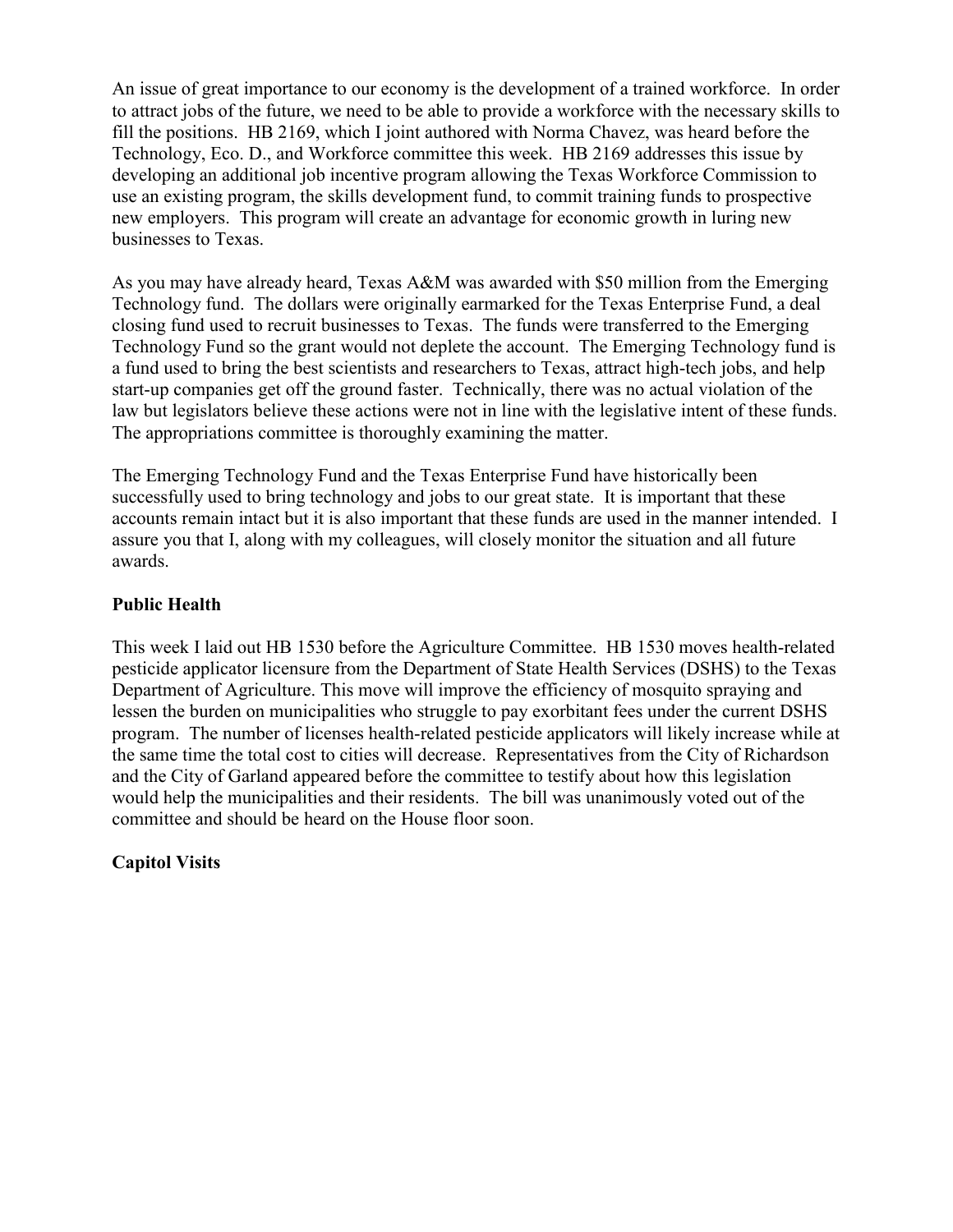

Rep. Angie Chen Button with representatives from the City of Garland that made the trip to Austin to show their support for HB 1530



Rep. Button and Constituents from the Texas Association of Contractors Left-Right Eric Etheridge Cedrich Montgomery Mike Geach and Travis Todd



Rep. Button introducing Pastor Jerry Nichols on the House Floor